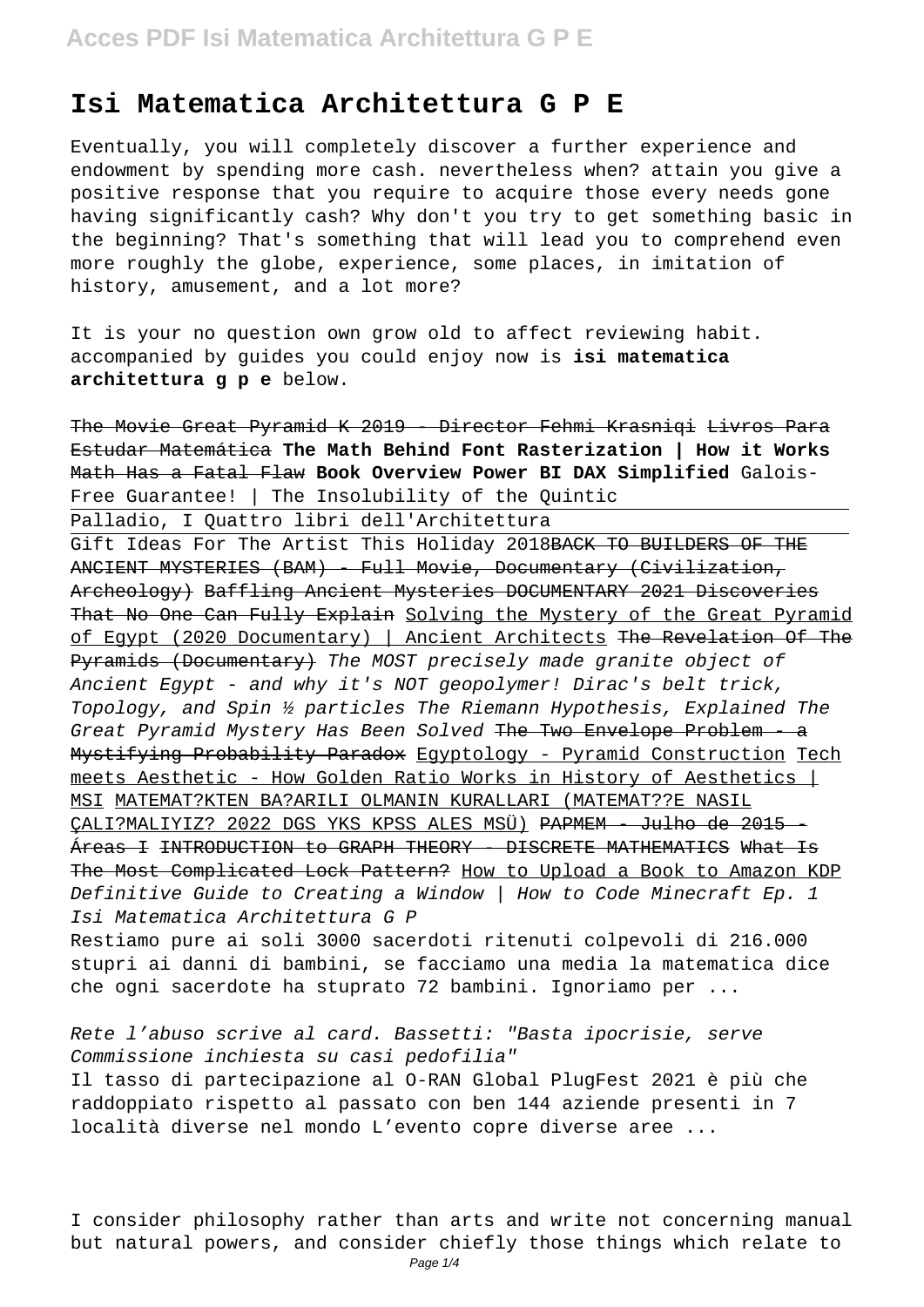gravity, levity, elastic force, the resistance of fluids, and the like forces, whether attractive or impulsive; and therefore I offer this work as the mathematical principles of philosophy.In the third book I give an example of this in the explication of the System of the World. I derive from celestial phenomena the forces of gravity with which bodies tend to the sun and other planets.

This book looks to cover the issues related to advances in higher education for sustainable development goals. Nowadays, sustainable development is an important concept in higher education. One of the most widely recognized definition is based in Brundtland report as "development that meets the needs of the present without compromising the ability of future generations to meet their own needs". The three core pillars of sustainable development are environment, society and economy. Currently, higher education in the context of sustainable development goals (SDGs) is a great challenge. The information about higher education for sustainable development presents great interest to improve communication between, professors, researches and students in universities, institutes, colleges, etc. This research book covers all aspects of higher education for sustainable development goals, namely, no poverty, zero hunger, good health and wellbeing, quality education, gender equality, clean water and sanitation, affordable and clean energy, decent work and economic growth, industry, innovation, and infrastructure, reduced inequalities, sustainable cities and communities, responsible consummation and production, climate action, life bellow water, life on land, peace, justice and strong institutions, partnerships.

This book constitutes the refereed proceedings of the 7th International Conference on Artificial Immune Systems, ICARIS 2008, held in Phuket, Thailand, in August 2008. The 40 revised full papers presented were carefully reviewed and selected from 67 submissions. The papers are organized in topical sections on computational immunology, applied AIS, and theoretical AIS. Position papers and conceptual papers are also included.

This book focuses on novel design and systems engineering approaches, including theories and best practices, for promoting a better integration of people and engineering systems. It covers a range of innovative topics related to: development of human-centered systems; interface design and human-computer interaction; usability and user experience; innovative materials in design and manufacturing; biomechanics and physical rehabilitation, as well as safety engineering and systems complexity. The book, which gathers selected papers presented at the 3rd International Conference on Human Systems Engineering and Design: Future Trends and Applications (IHSED 2020), held on September 22-24, 2020, at Juraj Dobrila University of Pula, in Pula, Croatia, provides researchers and practitioners with a snapshot of the state-of-the-art and current challenges in the field of human systems engineering and design.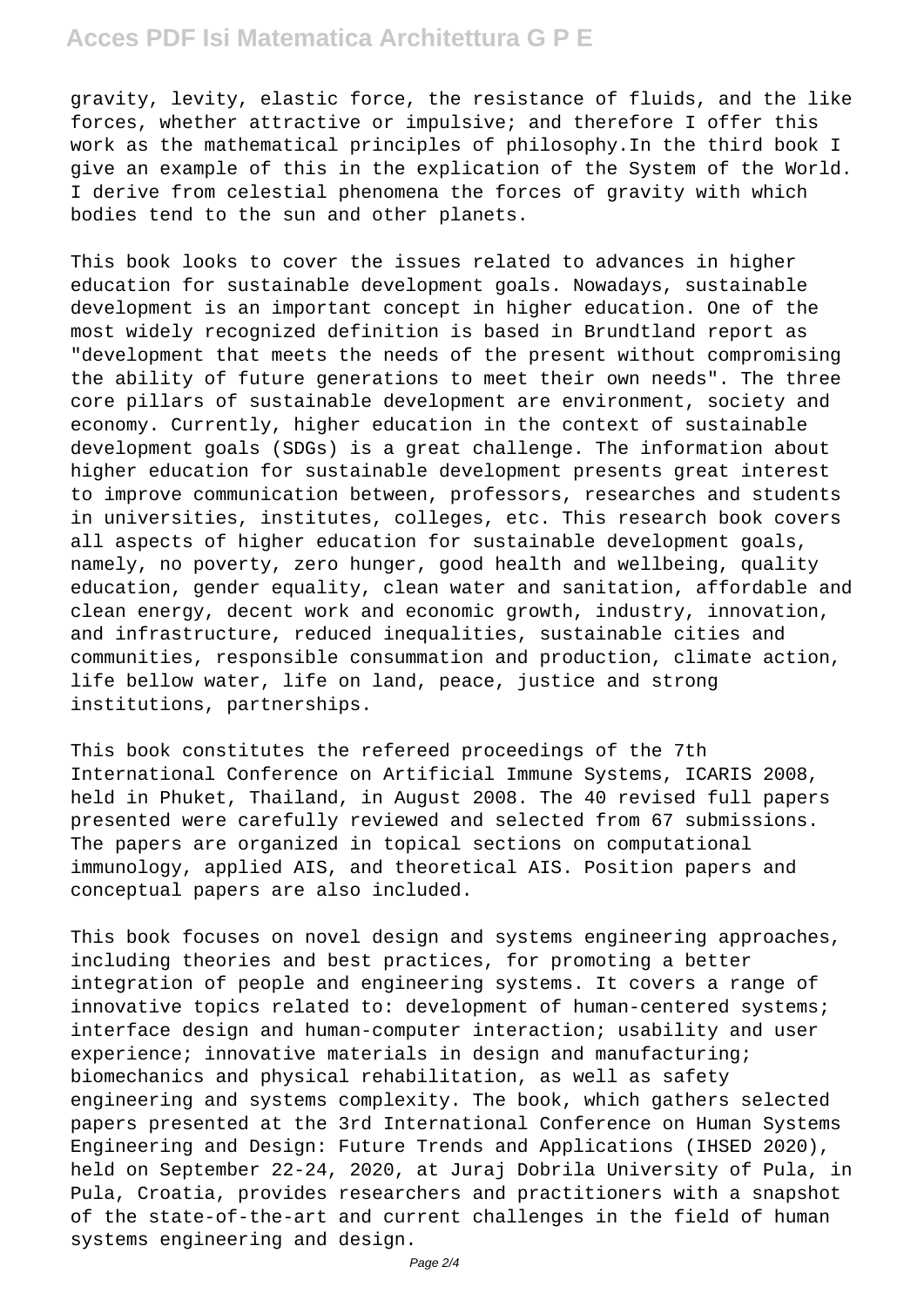Mathematical modeling is becoming increasingly versatile and multidisciplinary. This text demonstrates the broadness of this field as the authors consider the principles of model construction and use common approaches to build models from a range of subject areas. The book reflects the interests and experiences of the authors, but it explores mathematical modeling across a wide range of applications, from mechanics to social science. A general approach is adopted, where ideas and examples are favored over rigorous mathematical procedures. This insightful book will be of interest to specialists, teachers, and students across a wide range of disciplines..

This book constitutes the thoroughly refereed post-proceedings of the 10th International Conference on Computer Supported Cooperative Work in Design, CSCWD 2006, held in Nanjing, China in May 2006. Among topics covered are CSCW techniques and methods, collaborative design, collaborative manufacturing and enterprise collaboration, Web services, knowledge management, security and privacy in CSCW systems, workflow management, and e-learning.

Provides an in-depth analysis of the cognitive science of mathematical ideas that argues that conceptual metaphor plays a definitive role in mathematical ideas, exploring such concepts as arithmetic, algebra, sets, logic, and infinity. 20,000 first printing.

This book presents the outcomes of the 15th International Conference on Distributed Computing and Artificial Intelligence, held in Toledo (Spain) from 20th to 22nd June 2018 and hosted by the UCLM, and which brought together researchers and developers from industry, education and the academic world to report on the latest scientific research, technical advances and methodologies. Highlighting multi-disciplinary and transversal aspects, the book focuses on the conferences Special Sessions, including Advances in Demand Response and Renewable Energy Sources in Smart Grids (ADRESS); AI- Driven Methods for Multimodal Networks and Processes Modeling (AIMPM); Social Modelling of Ambient Intelligence in Large Facilities (SMAILF); Communications, Electronics and Signal Processing (CESP); Complexity in Natural and Formal Languages (CNFL); and Web and Social Media Mining (WASMM).

This book addresses the importance of human factors in optimizing the learning and training process. It reports on the latest research and best practices, and discusses key principles of behavioral and cognitive science, which are extremely relevant to the design of instructional content and new technologies to support mobile and multimedia learning, virtual training and web-based learning, among others, as well as performance measurements, social and adaptive learning and many other types of educational technology, with a special emphasis on those important in the corporate, higher education, healthcare and military training contexts. Gathering contributions to the AHFE 2020 Virtual Conference on Human Factors in